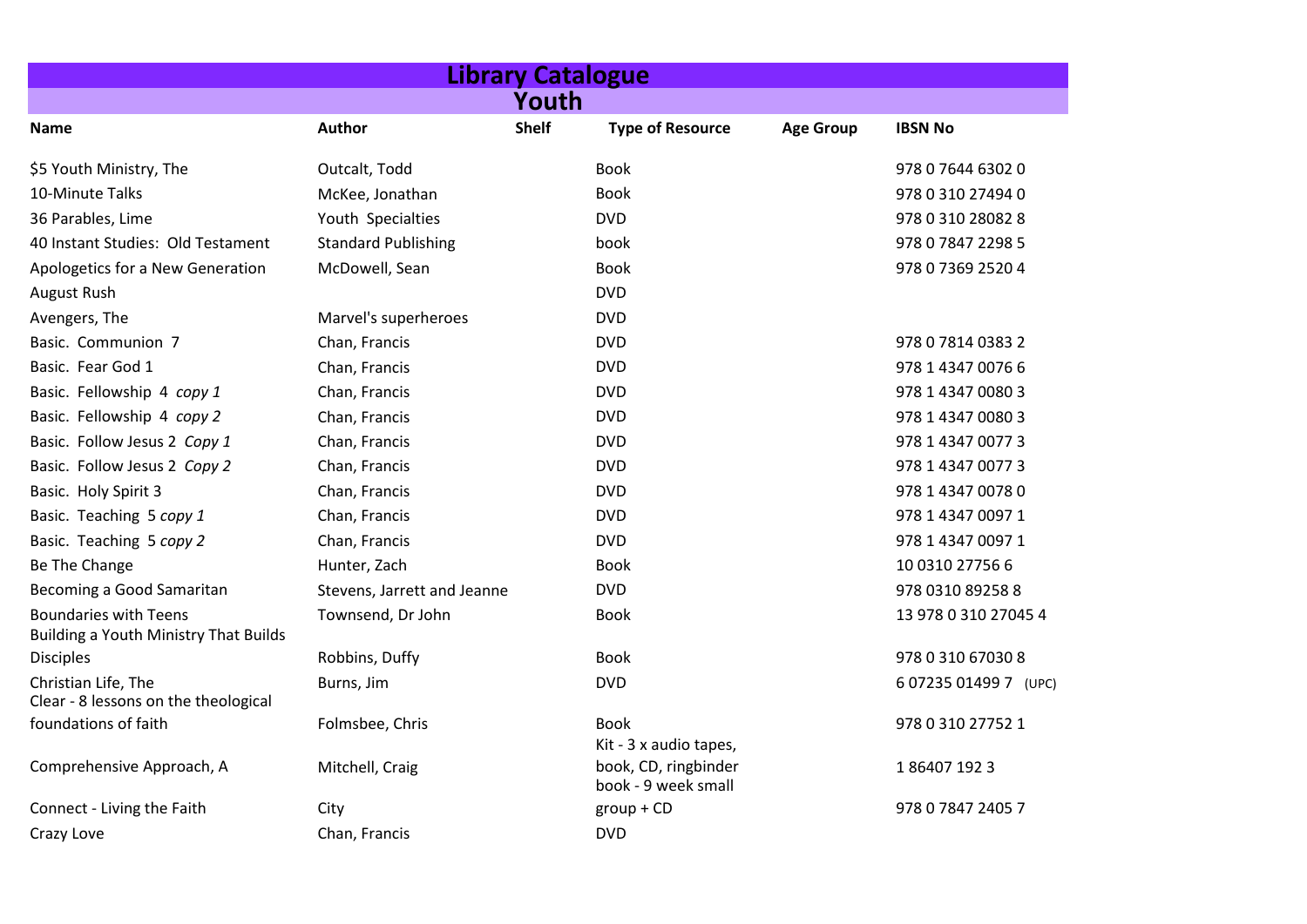| <b>Name</b><br>Creative Bible Lessons from the Old              | <b>Author</b>                           | <b>Shelf</b> | <b>Type of Resource</b> | <b>Age Group</b> | <b>IBSN No</b>    |
|-----------------------------------------------------------------|-----------------------------------------|--------------|-------------------------|------------------|-------------------|
| Testament                                                       | Polich, Laurie                          |              | book                    |                  | 978 0 310 22441 9 |
| Creative Bible Lessons on CD-ROM                                |                                         |              | CD                      |                  | 978 0 310 25626 7 |
| Emerging Church, The                                            | Kimball, Dan                            |              | <b>Book</b>             |                  | 0 310 24564 8     |
| <b>Engaging Parents as Allies</b>                               | Rice, Wayne                             |              | <b>Book</b>             |                  | 978 0 7847 2317 3 |
| <b>Fading West</b>                                              | Switchfoot                              |              | <b>CD</b>               |                  |                   |
|                                                                 |                                         | Youth        | DVD + Leader's and      |                  |                   |
| Faith Effect, The                                               | <b>World Vision</b>                     | copy         | Participant's Guides    |                  | 978 1 921819 61 2 |
| Forgotten God                                                   | Chan, Francis                           |              | <b>Book</b>             |                  | 978 1 4347 6795 0 |
| <b>Glorious Runs</b>                                            | Hillsong                                |              | <b>CD</b>               |                  |                   |
|                                                                 |                                         |              | kit - 1 leader's guide, |                  |                   |
| GodQuest                                                        | McDowell, Sean                          |              | 1 guidebook 1 DVD       |                  | 978 1 9355 4131 8 |
| <b>God's Grat Dance Floor</b>                                   | <b>Martin Smith</b>                     |              | CD                      |                  |                   |
| Gravity                                                         | Lecrae<br>McDowell, Josh; Hostetler,    |              | CD                      |                  |                   |
| Handbook on Counselling Youth                                   | Bob                                     |              | <b>Book</b>             |                  | 084993236X        |
| Help, I'm a Student Leader<br>High School Talksheets Epic Old   | Fields, Doug                            |              | <b>Book</b>             |                  | 10 0310 25961 4   |
| <b>Testament Stories</b><br>High School Talksheets on the New   | Lynn, David                             |              | book                    | 14-18 years      | 978 0 310 88935 9 |
| Testament                                                       | Lynn, David                             |              | book                    | $14-18$ years    | 978 0 310 66871 8 |
| Hollywood Project, The<br>How to Speak to Youth and Keep        | Field, Alex                             |              | <b>Book</b>             |                  | 0974694215        |
| Them Awake at the Same Time<br>Hurt inside the world of today's | Davis, Ken                              |              | <b>Book</b>             |                  | 0 310 201 46 2    |
| teenagers                                                       | Clark, Chap                             |              | <b>Book</b>             |                  | 0 8010 2732 2     |
| Iron Man 3                                                      | Marvel's Superheroes<br>McKeehan, Toby; |              | <b>DVD</b>              |                  |                   |
| Jesus Freaks Copy 1                                             | Heimermann, Mark<br>McKeehan, Toby;     |              | <b>Book</b>             |                  | 1577780728        |
| Jesus Freaks Copy 2                                             | Heimermann, Mark                        |              | <b>Book</b>             |                  | 1577780728        |
| Jesus I never Knew, The                                         | Yancey, Philip                          |              | <b>Book</b>             |                  | 10031021923X      |
| Jesus Is                                                        | Smith, Judah                            |              | <b>DVD</b>              |                  |                   |
| Lol                                                             | <b>Bluefish TV</b>                      |              | <b>DVD</b>              |                  |                   |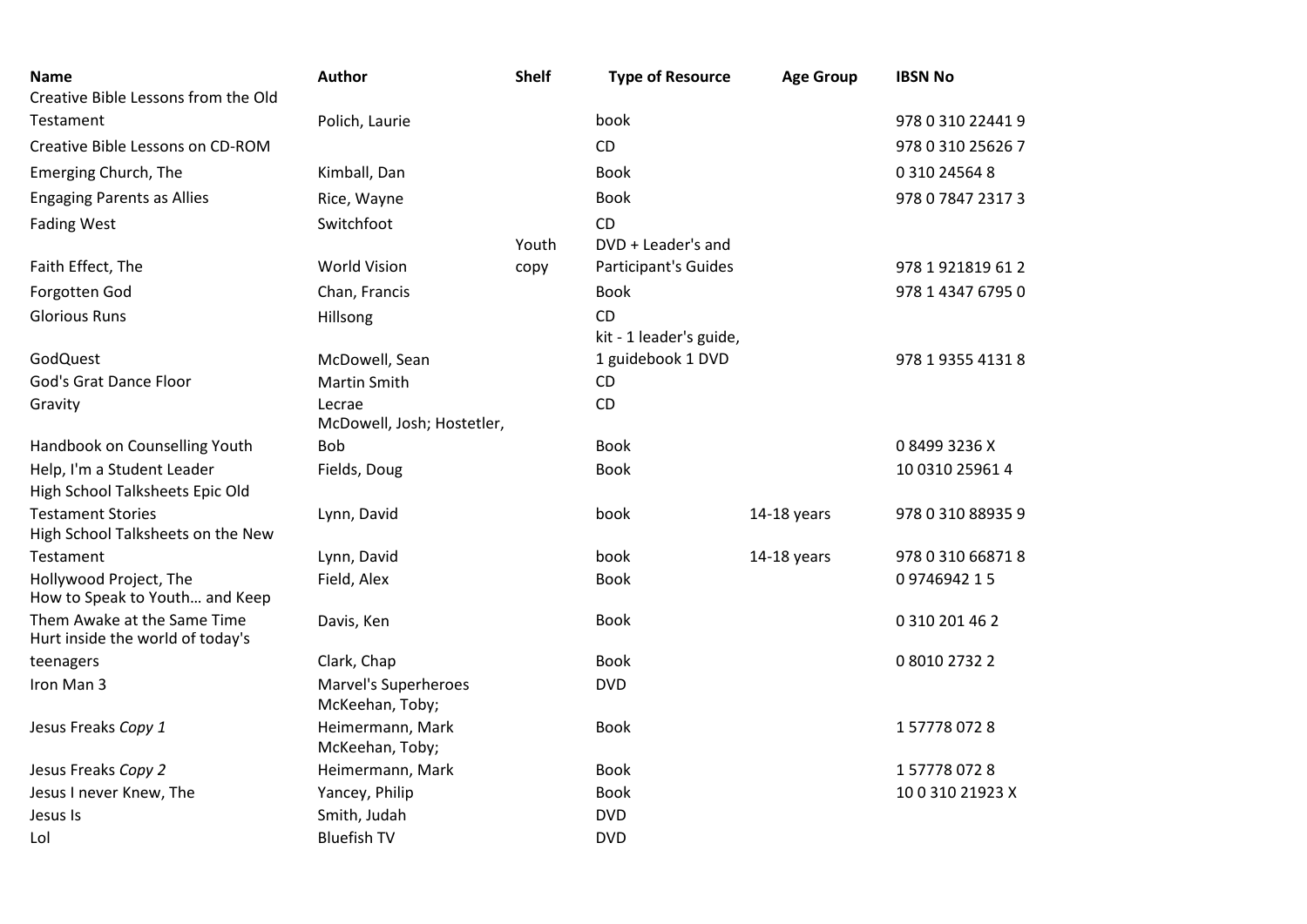| <b>Name</b>                                                | <b>Author</b>                                     | <b>Shelf</b> | <b>Type of Resource</b>                 | <b>Age Group</b> | <b>IBSN No</b>    |
|------------------------------------------------------------|---------------------------------------------------|--------------|-----------------------------------------|------------------|-------------------|
| Middle School Talksheets on the New                        |                                                   |              |                                         |                  |                   |
| Testament                                                  | Lynn, David<br>McKee, Jonathan;                   |              | <b>Book</b>                             | $11-14$ years    | 978 0 310 66872 5 |
| Ministry by Teenagers                                      | Smith, David R                                    |              | <b>Book</b>                             |                  | 978 0 310 67077 3 |
| Napoleon Dynamite                                          | Life of a nerd                                    |              | <b>DVD</b>                              |                  |                   |
| Night at the Museum 2<br>Overwhelmed by a Relentless God - | Museum comes alive                                |              | <b>DVD</b>                              |                  |                   |
| Crazy Love                                                 | Chan, Francis                                     |              | <b>DVD</b>                              |                  | 978 1 4347 6627 4 |
| Prayer and the Devotional Life                             | Burns, Jim                                        |              | book                                    |                  | 978 0 8307 5479 3 |
| Presence-Centred Youth Ministry                            | King, Mike                                        |              | <b>Book</b>                             |                  | 10 08308 3383 8   |
| <b>Real Steel</b>                                          | Futuristic boxing story                           |              | <b>DVD</b>                              |                  |                   |
| Relationships Revolution, The                              | Pollock, Nigel D                                  |              | <b>Book</b>                             |                  | 0 85111 583 7     |
| <b>Relationships Unfiltered</b>                            | Root, Andrew                                      |              | <b>Book</b>                             |                  | 978 0 310 66875 6 |
| Sacred Life of Us, The                                     | Daughtry, Phil                                    |              | <b>Book</b>                             |                  | 0 85910 967 4     |
| Soul                                                       | Locke, Nate Morgan                                |              | DVD and booklet<br>DVD, Leader's Guide, |                  | 978 1 90737 715 7 |
| Soul                                                       | <b>Christianity Explored</b>                      |              | handbook                                |                  | 978 1 90737 715 7 |
| Soul Detox                                                 | Groeschel, Craig                                  |              | <b>DVD</b>                              |                  |                   |
| Soul Surfer                                                | Story of Bethany Hamilton                         |              | <b>DVD</b><br>book - 9 week small       |                  |                   |
| Speak - Obeying the Call                                   | City                                              |              | $group + CD$                            |                  | 978 0 7847 2406 4 |
| Speak Your Mind: They Did                                  | Quest                                             |              | <b>DVD</b>                              |                  |                   |
| <b>Spiritual Gifts</b>                                     | Burns, Jim and Fields, Doug<br>Powell, Dr Kara E; |              | <b>Book</b>                             |                  | 978 0 8307 4645 3 |
| <b>Sticky Faith</b>                                        | Griffin, Brad M                                   |              | book + DVD                              |                  | 978 0 310 88926 7 |
| Studies on the Go - Proverbs                               | Olshine, David                                    |              | book                                    |                  | 978 1 310 28548 9 |
| Substance - Vol 7 Transformation                           | <b>Scripture Union</b>                            |              | book                                    |                  | 978 1 84427 525 0 |
| SUbstance - Vol 8 Revolution!                              | <b>Scripture Union</b>                            |              | <b>Book</b>                             |                  | 978 1 84427 526 7 |
| SUbstance - Vol 9 I Am                                     | <b>Scripture Union</b>                            |              | <b>Book</b>                             |                  | 978 1 84427 527 4 |
| True Beauty - Be Still copy 2                              | Chan, Lisa                                        |              | DVD and booklet                         |                  | 978 0 7814 0811 0 |
| True Beauty - Be Still copy 1                              | Chan, Lisa                                        |              | <b>DVD</b>                              |                  |                   |
| True Beauty - Deny Yourself Copy 1                         | Chan, Lisa                                        |              | <b>DVD</b>                              |                  |                   |
| True Beauty - Deny Yourself copy 2                         | Chan, Lisa                                        |              | DVD and booklet                         |                  | 978 0 7814 0812 7 |